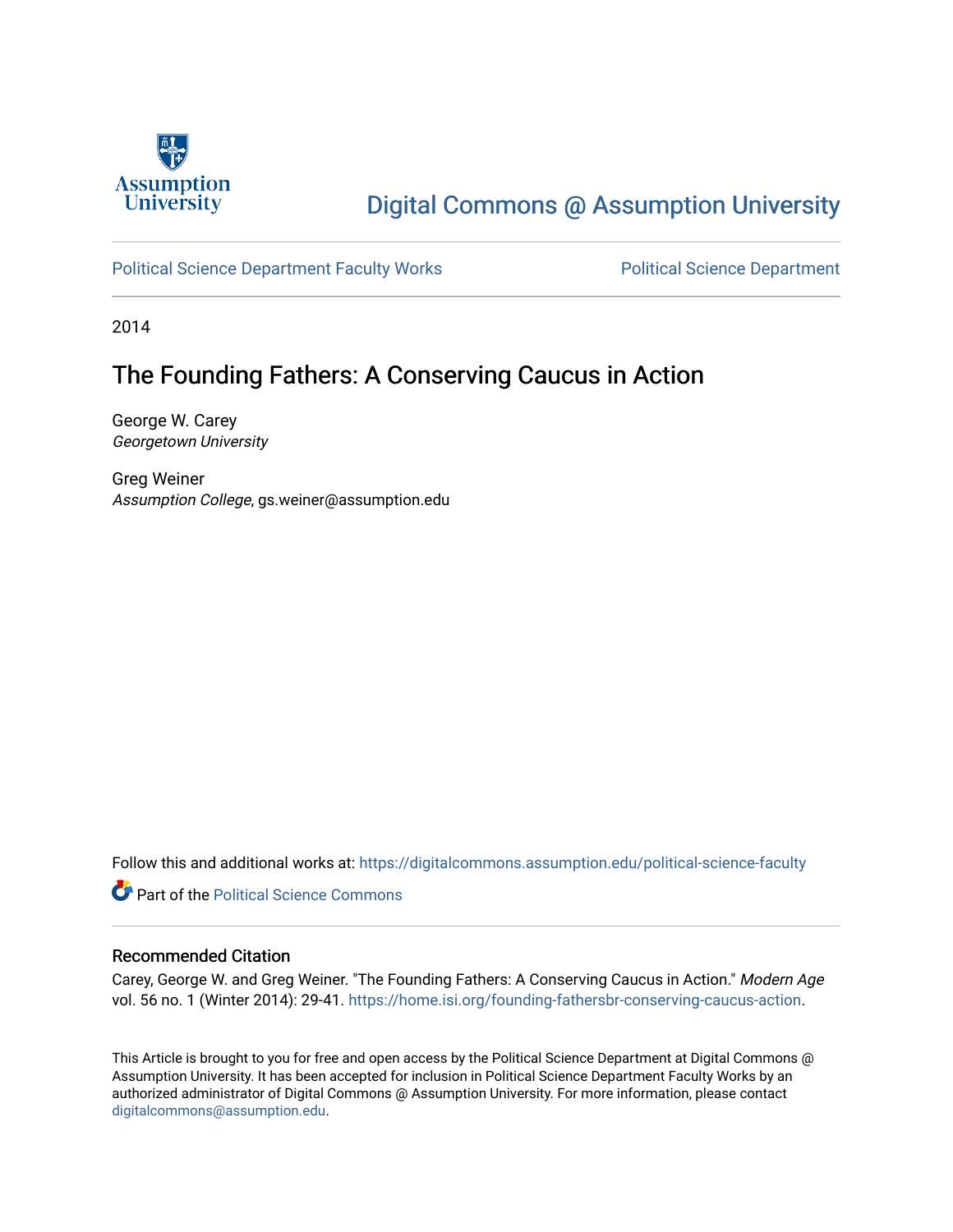

# THE FOUNDING FATHERS

a conserving caucus in action

George W. Carey and Greg Weiner

C everal fine and highly readable accounts  $\bigcup$  of the Philadelphia Constitutional Convention have appeared over the decades. What characterizes most of these works—as well as, we should add, the countless articles dealing with the Convention—is their focus not only on the delegates, their backgrounds and views, but also on the conflicts that arose between them during their deliberations. Perhaps most prominent among these readings is John Roche's seminal essay "The Founding Fathers: A Reform Caucus in Action," which casts delegates to the Convention as politicians rather than as theorists and emphasizes their employment of compromise to overcome conflict.<sup>1</sup> The result, Roche writes, is that "the careful observer of the day-to-day work of the Convention finds no over-arching principles." Such principles as appear to exist, he suggests, were retrospective justifications applied to the products of compromise. This focus is quite understandable, if for no other reason than that it

provides a context for a better understanding of the dynamics of the Convention, how differences of interest and theoretical persuasion were reconciled, and why the Constitution took the form it did. Such is the case, to take the most dramatic example, with the well-known account of the "large state, small state controversy" that almost resulted in the breakdown of the Convention.

Yet this portrait of the Philadelphia Convention as a "reform caucus" overlooks the considerable extent to which the delegates were constrained by, and therefore only relatively modestly modified, long-established political forms in use in the American colonies and states for decades. This is to say, they showed an inclination to follow John Dickinson's admonition, "Experience must be our only guide. Reason may mislead us."2 In this sense, the Convention was less a reform caucus than a conserving one. Indeed, while it is undeniably true that the delegates were skilled at the art of compromise, the Convention was

**George W. Carey** (1933–2013), a longtime contributor to *Modern Age*, was one of the foremost authorities on the political theory of the American Founding. His voluminous writings included *Basic Symbols of the American Political Tradition* (with Willmoore Kendall), *The Federalist: Design for a Constitutional Republic*, and *In Defense of the Constitution*. He taught at Georgetown University for more than fifty years.

**Greg Weiner** is assistant professor of political science at Assumption College in Worcester, Massachusetts, and the author of *Madison*'*s Metronome: The Constitution, Majority Rule, and the Tempo of American Politics*.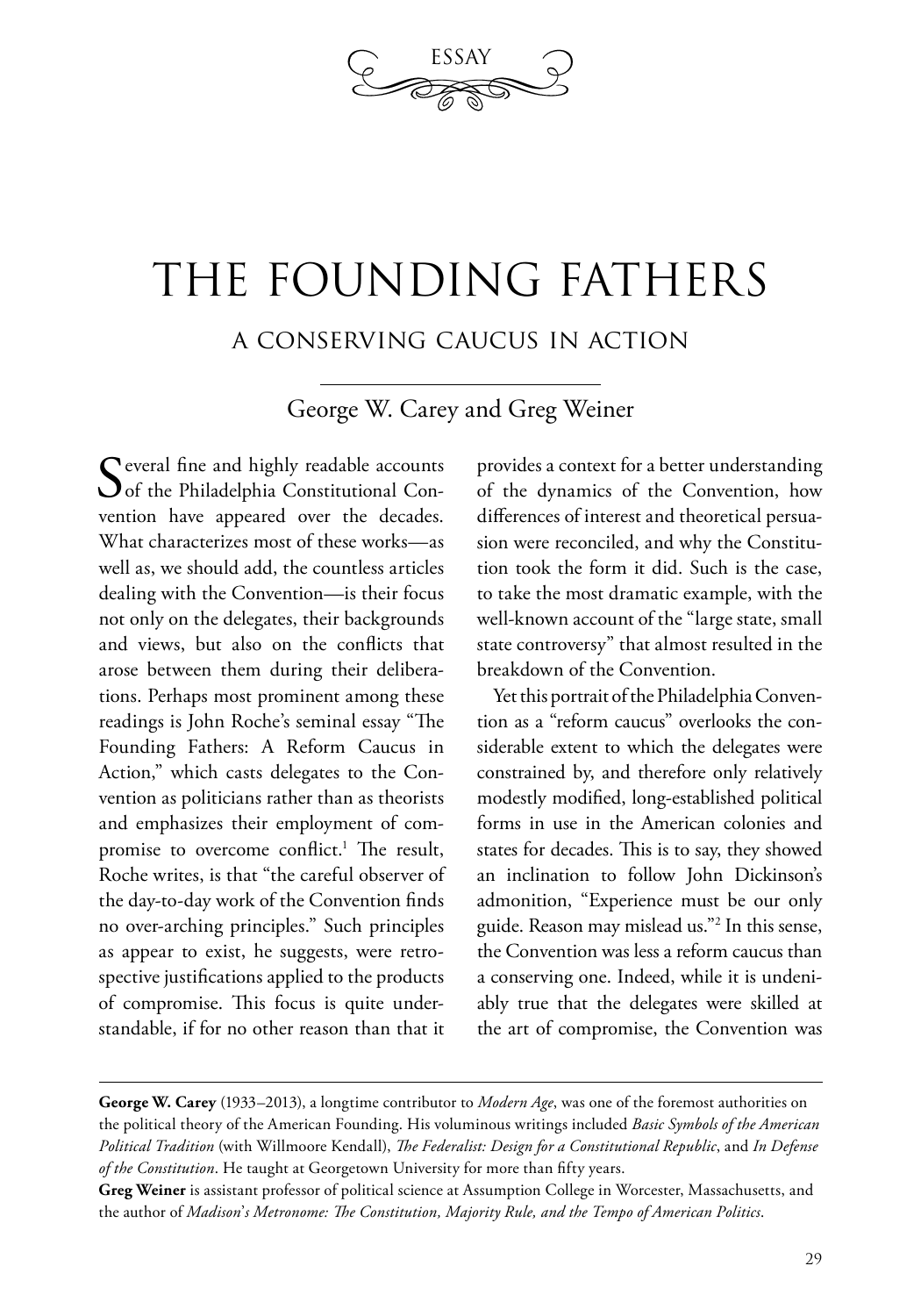also characterized by a remarkable degree of consensus on fundamental matters of governance. This consensus reached not merely the republican underpinnings of the regime but also several particulars as to its form, such as bicameralism and the separation of powers.

Roche correctly notes that the framers were not abstract theorists, but they were theoretically sophisticated. The general absence of abstract theory in their debates may largely reflect the fact that few fundamental theoretical issues were in dispute; on the contrary, such conflicts as did exist pertained largely to the best practical means of realizing ideals on which the overwhelming proportion of delegates agreed. The sheer magnitude of the task before the delegates—that of uniting independent and largely sovereign states under one government—would probably have been impossible lacking a consensus on the basic principles of governance. Moreover, given the speed with which the Convention completed its work, this consensus clearly had to embrace a number of concrete matters of governance, principally those relating to the procedures and structures of government necessary for the realization of the basic principles.

Equally important, a major source of this consensus, we believe, is to be found in the American political tradition, starting with the principles and practices of government stretching back to the earliest colonial times. Prior forms provided the basis of broad consensus and set practical boundaries to the options available to the framers. Consequently, the most important areas of consensus did not need to be "arrived" at or achieved by compromise to begin with; they were supplied by experience. To put this otherwise, if we place the Philadelphia Convention and its handiwork into a broader historical perspective, we encounter again a trait in the American political tradition that was evident in the period leading up to the Revolution, that which Friedrich von Gentz identified as a "lack of abstract theory."3 On Gentz's showing, the American Revolution, quite unlike the French, could even be considered reactionary, since the colonists sought a return to the conditions that prevailed during the colonial period of "salutary neglect."

We do not mean to suggest that the framers were copycats. Clearly this was not the case. Nor could it be, given the need to address the delicate issues surrounding federalism and what the role of the states in the structure and processes of the new government should be, matters about which the political tradition was largely silent. Moreover, they looked upon their political institutions and tradition with a critical eye, acknowledging the failures and weaknesses of state constitutions. In this sense, the prior experiences indicated what avenues should not be traveled, or they pointed to potential dangers in some of the institutional or procedural arrangements set before the Convention. Yet, as even this "negative" role reveals, the political tradition served to establish crucial parameters in the debates and deliberations of the Convention; that is, it not only provided the common grounds and shared experiences for a meaningful exchange of views; it also limited the range of potential alternative arrangements the framers would consider.

This consensus reached a remarkable array of issues that covered virtually the full range of questions political theorists might ask about a new regime, including its form republican—and such institutional arrangements as separation of powers. The Virginia Plan, the template on which the Convention's deliberations were based, supplies a compelling example. Virtually every feature of it that received serious consideration by the delegates can be clearly traced to prior forms. The plan of a lower house electing an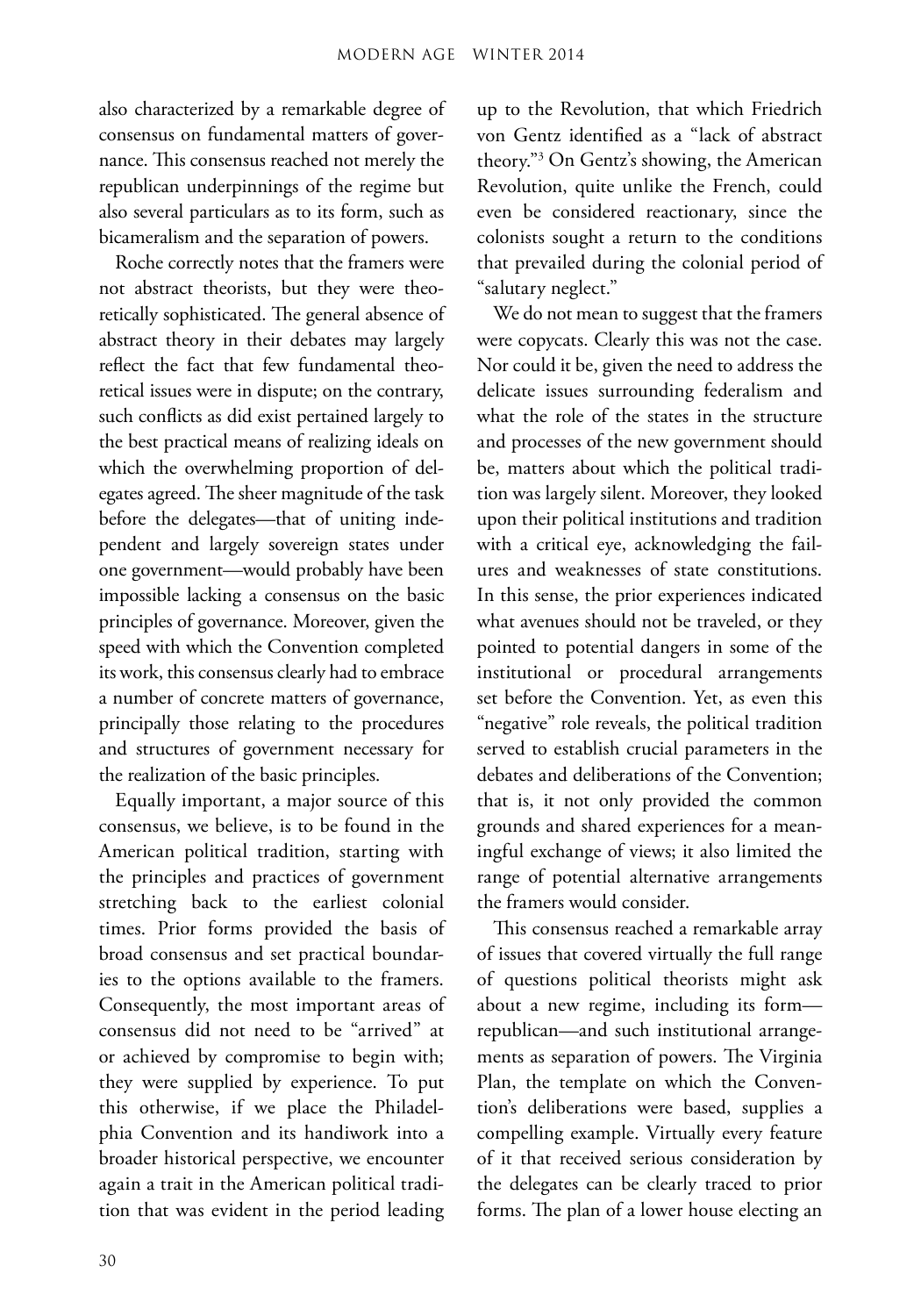upper house—famously attributed to James Madison's study of David Hume<sup>4</sup>—in fact appears in the colonies as early as the Fundamental Orders of Connecticut and in the postrevolutionary constitutions of Georgia and South Carolina, as well as in Charles Pinckney's draft of a national plan of government.5 Its commitments to bicameralism and establishment of three separate branches of government, as will be seen below, mirror nearly the entirety of state constitutions. The Council of Revision, comprising representatives from the executive and judicial branches, was based on a similar institution in New York. Only the national negative on state laws could be called innovative, yet this measure pertained largely to federalism and was, in any event, less a source of controversy at the Convention than a simple nonstarter that never stood a serious chance.

Similarly—and in stark contrast to the many historical accounts that emphasize the possibility that abuses of popular rule might drive the nation to monarchy—the delegates evince an almost unanimous consensus that the new government would not only be republican but would also tilt toward the populist end of the republican spectrum. Once the decisive question of whether the new regime would operate on individuals was settled, no one questioned that its center of gravity would be a lower house elected by the people for relatively brief terms. Indeed, given the paucity of evidence to the contrary, it is difficult to see how the idea that republicanism was in danger ever took such a strong hold on the historiography of the founding. The Convention never considered any regime other than republican; and, indeed, so prevalent was the consensus in favor of the republican form that the rare comments raising concerns about that prospect are notable chiefly for the almost bashful tone of apology that attended them. Dickinson, for example,

spoke admiringly on June 2 of the British system, but hastened to add that a "limited Monarchy however was out of the question." Hamilton, for his part, was sufficiently selfconscious about his British-style proposal on June 18 that he had to beg "Gentlemen of different opinions [to] bear with him" on the subject.

To be sure, disagreement over various aspects of these principles and how best they could be secured was substantial, though nowhere near as intense as that over a range of issues surrounding federalism (for example, what the role of the states should be in the central government, the extent of national power vis-à-vis the states)—the one issue, again, on which the tradition provided the least guidance. Nevertheless, the delegates all of whom at least acknowledged the need for a stronger national government recognized the necessity of tackling these issues. In relatively short order, consensus on these matters produced an understanding that the Articles of Confederation had to be abandoned, that the Convention would have to ignore that part of their instructions officially authorizing the Convention "for the sole and express purpose of revising the Articles of Confederation." Thus, in several key areas of the Convention's work, we can see broad consensus bounded by experience:

**Abandonment of Articles and Scope of National Powers**. The introduction of the Virginia (or Randolph) Plan on May 29, just the third working day of the Convention, was a clear indication that the Articles of Confederation would be scrapped. This plan abandoned the defining characteristics of the confederate model: its key institution—the "prime mover," so to speak, within the system—was a popularly elected lower chamber of a bicameral legislature, with its representation proportioned among the states according to population, and its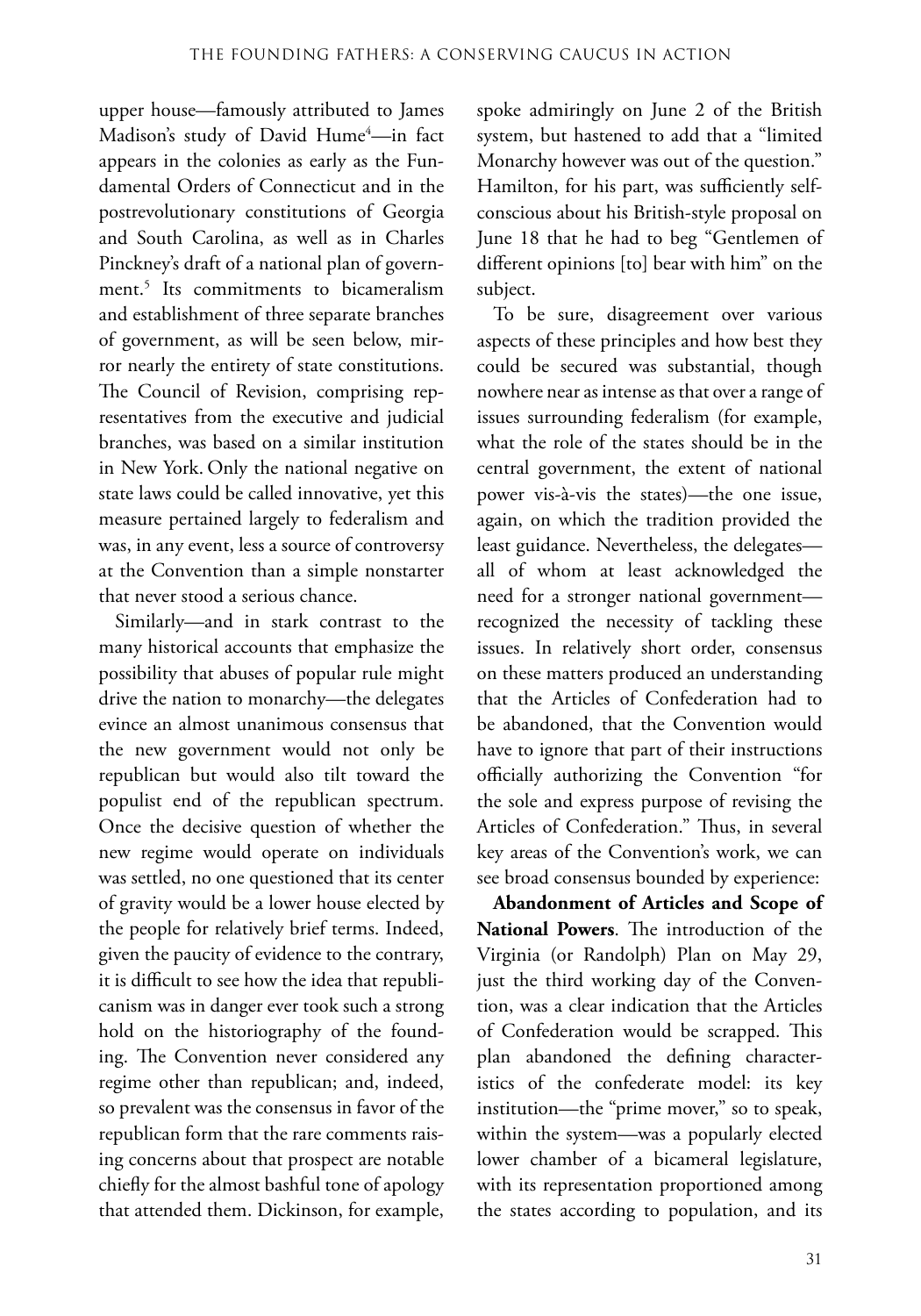laws operating upon individuals rather than the states. To be sure, there were some who believed that the Convention, in deliberating on the Virginia Plan, was going beyond its mandate from Congress or the instructions of their state legislatures. On May 30, for instance, George Read of Delaware points out that "deputies from Delaware were restrained by the commissions from assenting to any change of the rule of suffrage" from that of equality of state representation. The major assault on the Virginia Plan comes on June 9 from William Paterson, who goes beyond charging that the Convention was acting beyond its legal authority in abandoning equal state representation to maintaining that such abandonment would not be endorsed by the people.

Paterson's remarks, as well as his introduction on June 15 of the Small State or New Jersey Plan as an alternative to the Virginia Plan, however, must be placed in context. In many ways, his plan conformed to the Convention's official mandate simply to alter the Articles, although, taken as a whole, these alterations were substantial. For instance, it did go a long way in meeting the objectives of those who wanted a stronger union, such as that envisioned in the Virginia Plan, by granting the central government taxing powers and control over interstate and foreign commerce, and by providing as well that its laws would be the "supreme law of the respective States." This scope of federal powers extended to most of the same areas in which the Virginia Plan proposed to empower the national government. It did not, to be sure, include farther-reaching ideas such as Madison's national negative on state laws. But the important point to observe is that the divisions between the two pertained not to the scope of federal powers but rather to the institutional forms necessary to ensure that the states did not encroach on the national regime—a possibility all understood

to be a potential problem, as indicated by Paterson's proposal to empower the national government to enforce the collection of taxes within the states.

The differences in institutional forms, to be sure, were no small things, but we can also see that the authority accorded to the national government by both the Virginia and New Jersey Plans reflects a remarkable degree of consensus within the Convention on matters that would, in the ratification debates, prove highly controversial. It would not be an exaggeration to say the plans agreed on all the important questions of authority. While other features of the New Jersey Plan—for example, those relating to the judiciary and plural executives—were not likely to gain much support in the Convention, the most notable and controversial provision was for a unicameral legislature with equality of state representation; that is, the retention of the Congress established by the Articles with even more extensive responsibilities. That Paterson would advance such a proposal in light of what had already transpired is, we believe, best understood as taking an extreme position to establish a "bargaining" stance from which a compromise could be secured that would embrace proportional representation in one chamber and equality of state representation in the second. Moreover, Paterson's plan did not reflect any theoretical hostility to bicameralism: if the Congress was going to continue to serve as essentially a diplomatic body, the theoretical need for a second chamber dissipates. In any event, only two days—largely consisting of withering critiques by Wilson and Madison—are devoted to a discussion of Paterson's plan. The abandonment of the Articles is rendered official on June 19 by a vote of 7–3, with the Maryland delegation divided, to abandon further consideration of the Paterson Plan and return to a consideration of the Virginia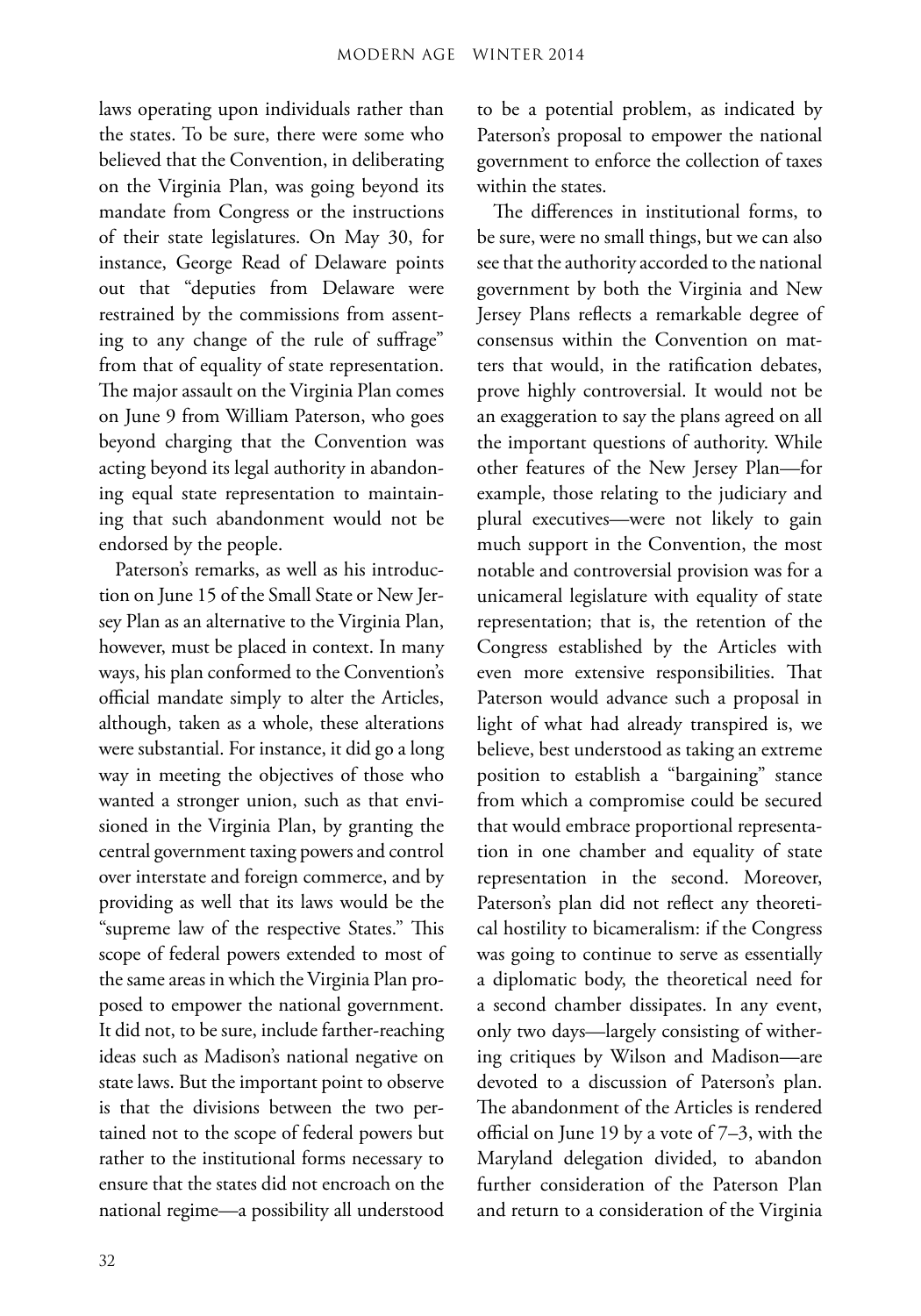Plan as "altered, amended, and agreed to." The issue of representation in the second chamber, however, remained and would prove troublesome.

**The Separation of Powers**. In *Federalist* No. 47, Madison writes of separation of powers that "no political truth is. . . of greater intrinsic value, or...stamped with the authority of more enlightened patrons of liberty."6 A survey of the state constitutions adopted after the Declaration of Independence would seem to bear out Madison's appraisal. Of the six states that prefaced their constitutions with a statement or declaration of rights, four expressly called for the separation of the three branches of government. The "Declaration of Rights" for the Massachusetts Constitution of 1780 contains the most elaborate statement regarding this separation and its purpose: "...the legislative department shall never exercise the executive and judicial powers, or either of them; the executive shall never exercise the legislative and judicial powers, or either of them; the judicial shall never exercise the legislative and executive powers, or either of them, to the end that it [the Massachusetts government] may be a government of laws and not of men." The first article in the body of the Georgia Constitution of 1777 is more succinct: "The legislative, executive, and judiciary departments shall be separate and distinct, so that neither exercise the powers properly belonging to the other."

While other state constitutions were not as explicit as Georgia's, their basic frames of government clearly reveal a concerted effort to adhere to this principle. It bears emphasis that these rhetorical declarations of devotion to the separation of powers appear in the revolutionary constitutions as an explicit theoretical justification for institutions that had long evolved—a self-conscious invocation of the authority of Montesquieu.

So prevalent was Montesquieu's authority on this matter—he has been rated as the most often cited theoretical figure on the American shores during the era7 —that any departure from the principle of separation of powers would have required clear justification. It is the absence of such commentary, not the presence of it, that proves the extent of consensus on this principle.

Thus, it is not surprising that the Virginia Plan embraced the separation of powers, even though Madison himself would come to regard its protections for the principle as insufficient. That the Paterson Plan, which sought to salvage the Articles, also incorporated separation of powers might, at first blush, seem unusual. Yet the mere fact that this plan provided for an energetic government that could enforce its will upon the states, quite unlike the state of affairs under the Articles, necessitated a division of powers in order to have any chance of success within the Convention.

Following on the analysis of Montesquieu, *Federalist* No. 47 makes it clear that the purpose of separation of powers is to prevent arbitrary rule. The decisive point to notice is that the Convention was undivided on the importance of that principle. The fault lines that emerged centered not on the theoretical foundations of separation of powers but rather on different opinions as to the institutional threats to it and the proper institutional responses: some delegates wanted to strengthen the executive and judiciary against an encroaching legislature; others, to weaken the presidency lest its occupant become tyrannical; and still more favored a strict and inviolable separation between all three branches. But the separation of powers was not an accidental by-product of extraneous institutional debates.

The degree of consensus surrounding the separation of powers is evident in the fact that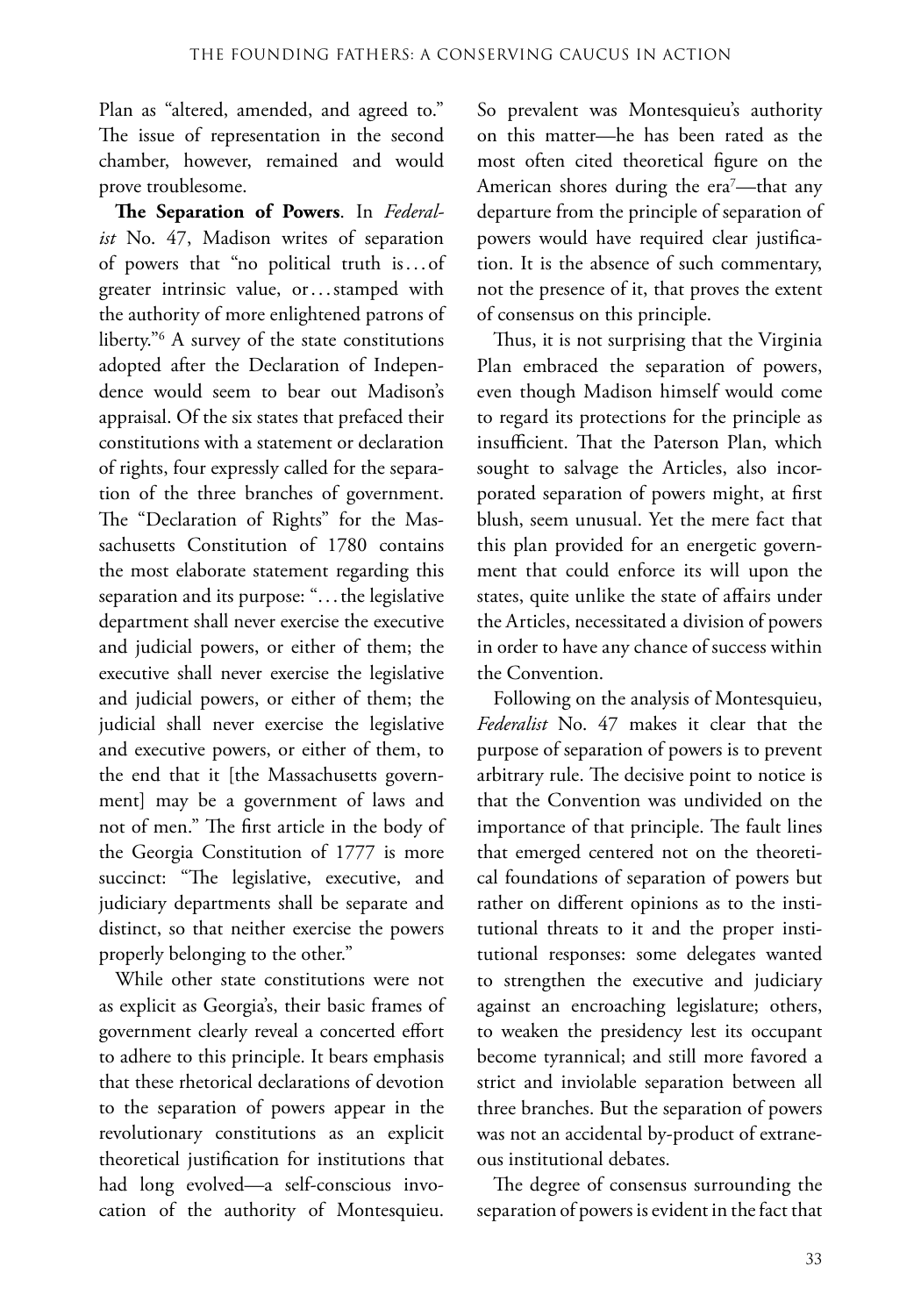certain important lines pertaining to it were drawn early in the proceedings. The Virginia Plan called for a Council of Revision that would empower "the Executive and a convenient number of the National Judiciary" to veto measures passed by the legislature. Both Madison and James Wilson were persistent and forceful proponents of uniting the judiciary with the executive, seeking adoption of this provision on June 6 and July 21 without success. What can rightly be called a third effort, on August 15, took the form of allowing either "the Executive" or the "Supreme Judiciary Departments" to exercise a veto: if both vetoed, "3/4 of each House" would be required to override; if only one, "2/3 of each House." This proposal was soundly rejected by an 8–3 vote.

Why were Madison and Wilson so persistent in seeking this union of the two departments? The reason was to retain rather than to jettison the separation of powers. The principal justification for their efforts is to be found in Madison's remarks of July 17 to the effect that at the state level the legislatures have aggrandized virtually all powers and that a meaningful separation of powers therefore does not obtain. He notes as well that "the Executives of the States are in general little more than Cyphers; the legislatures omnipotent." On July 21 he repeats his concern in even more alarming and specific terms: "Experience in all the States had evinced a powerful tendency in the Legislature to absorb all power into its vortex. This was the real source of danger to the American Constitutions; & suggested the necessity of giving every defensive authority to the other departments that was consistent with republican principles." On August 15, Wilson points out that, while tyranny was most commonly associated with a "formidable" "Executive," "where the Executive is not formidable" tyranny should appropriately be linked with the legislature.

Thus, their primary purpose was to protect the two weaker departments, the executive and judiciary, from legislative aggrandizement—again, to preserve the separation of powers in practice. As Wilson put this at an earlier point in the debates, on July 21, "the joint weight of the two departments was necessary to balance the single weight of the Legislature." Equally important, however, such a union would render the exercise of the veto power in the face of legislative aggrandizement more likely. The executive standing alone might not have the confidence, firmness, or courage, deficiencies overcome by uniting with the judiciary. Yet Madison, speaking on the same day, doubted that even this union of executive and judicial branches would do the job; "the Legislature," he believed, "would still be an overmatch for them."

The debate over the Council of Revision assumes importance because its opponents, while not opposed to the ends sought by its proponents, hold to a vision of separated powers and what its implementation required that eventually wins out and finds expression in the Constitution. On June 6 Dickinson succinctly set forth the overriding objection, namely, that the "junction of the Judiciary" with the executive branch "involved an improper mixture of powers." Earlier, on June 4, Elbridge Gerry, apparently the most vocal opponent of this provision, observed that judging "the policy of public measures" was "foreign" to the judicial function. Following upon this, Rufus King maintained that "the Judges ought to be able to expound the law as it should come before them, free from the bias of having participated in its formation."Caleb Strong, on July 21, makes essentially the same point: "The Judges in exercising the function of expositors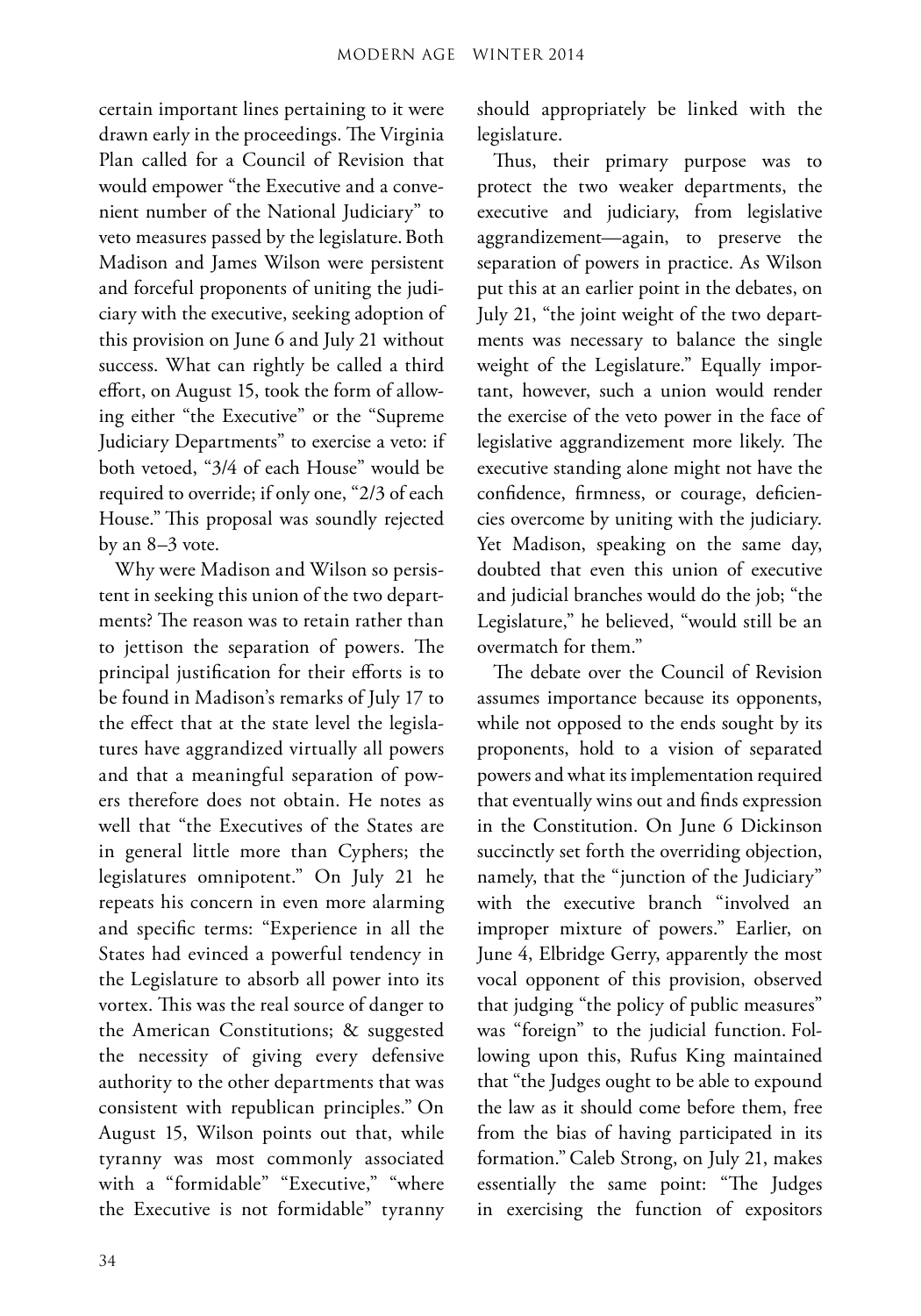might be influenced by the part they had taken. . .in framing the laws." Luther Martin is even more emphatic in rejecting any role for the judges in the legislative process on largely different grounds: "A knowledge of Mankind, and of Legislative affairs cannot be presumed to belong in a higher degree to the Judges than to the Legislature." Not unrelated to Martin's objection is Pinckney's observation regarding Madison's final proposal of August 15 that "the interference of the Judges in the Legislative business. . .will involve them in parties, and give a previous tincture to their opinions."

Looking at this dispute from a wider perspective, the major difference between those who favored this combination of executive and judicial powers and those who opposed it revolved around their respective estimates of the capacity of the legislature to overwhelm the executive and judicial branches. All, however, were united in a theoretical commitment to separation of powers, which in fact motivated these other disputes. Greatly influenced, no doubt, by what they witnessed taking place in the states after independence, those who sought to fortify the executive called for checks on the legislature that would be extremely difficult to overcome. Indeed, some suggested that the only sure remedy against legislative tyranny resided in giving the executive an absolute veto.8 Those opposed to these measures simply did not view the legislative threat in such an apocalyptic light.

At the same time, a wider perspective also reveals fundamental grounds of agreement that in the end served to facilitate compromise on one of the most critical issues confronting the Convention. Put otherwise, even though the proposal to unite the executive and judicial branches to fend off legislative encroachments was rejected, there was still a consensus that the executive needed a

check on the legislature in order to prevent tyranny from that quarter. As Nathaniel Gorham observed during the debate on July 21, the last time the Council of Revision was proposed, "All agree that a check on the legislature is necessary." And in fact, from an early stage in the deliberations (June 4), a solid majority backed an executive veto power whose override would require a twothirds vote in both legislative chambers the same requirement for an override of a governor's veto contained in the New York and Massachusetts constitutions.

The disputes surrounding these issues were, to be sure, substantial, but they should not obscure the degree to which the delegates were, so to speak, deliberating in the same political universe. That is, they understood the need for the separation of powers; they did agree that the legislature would have to be checked; they did appreciate the reasons underlying their differences; and they were mindful of how their decisions would impinge upon other basic values, not the least of these being republicanism. In short, they shared the same basic objectives. Their eventual resolution of these differences came down to a matter of judgment: Would, for example, the independence of the judiciary suffer from even a partial union with the executive? Would a three-fourths override provision render the president too powerful? Would a two-thirds provision be sufficient to prevent legislative encroachment?

The issue of who should elect the president perhaps better illustrates the fundamental agreement on principle that pervaded the deliberations. The Virginia Plan provided for the election of the executive by the combined chambers of the legislature. Early in the deliberations key issues arise that will later be debated at some length: Who should elect the executive—the legislature or the people—and what should be his term of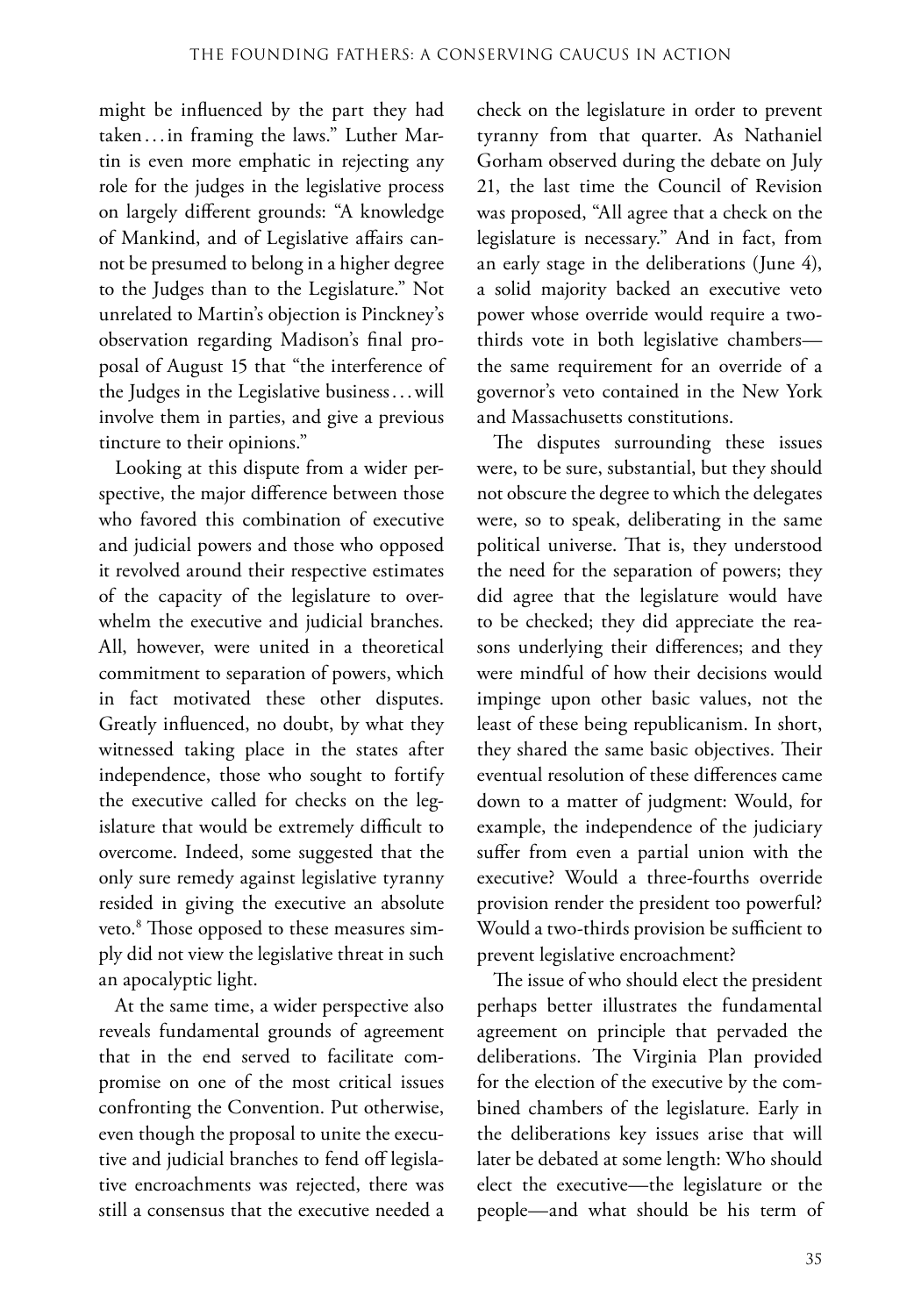office? On June 13 the Committee of the Whole reports on the Randolph Resolutions affirming the Convention's prior decision that the executive be elected by the national legislature for a term of seven years, adding the proviso that he "be ineligible a second time."9 On July 17 the delegates vote unanimously for election by the national legislature but also, on a 6–4 vote, eliminate the proviso barring reeligibility. On this issue the delegates apparently accepted Gouverneur Morris's July 17 view that "ineligibility ...tended to destroy the great motive to good behavior, the hope of being rewarded by a re-appointment. It was saying to him, make hay while the sun shines."

The ramifications of the decision to allow for reeligibility were almost immediately apparent. Jacob Broome indicated that with reeligibility he was now for a shorter terms of office, preferring a longer term if "he had remained ineligible." But James McClurg, in moving "to strike out the 7 years, and insert 'during good behavior,'" raised the issue that hit to the heart of the separation-of-powers principle. By eliminating the ineligibility clause, he argued, the executive "was put into a situation that would keep him dependent forever on the Legislature; and he conceived the independence of the Executive to be equally essential with that of the Legislature." McClurg's motion was supported by Gouverneur Morris, who at the same time indicated that "he was indifferent how the Executive should be chosen, provided he held his place by this tenure."<sup>10</sup>

Madison, in more extensive remarks, reiterated the point that "the Executive could not be independent of the Legislature, if dependent on the pleasure of that branch for a reappointment." Invoking the authority of Montesquieu, he pointed to the consequences of a union of these two branches: "tyrannical laws may be made that they

may be executed in a tyrannical manner." While it should be noted that even though Madison—unlike Wilson, with whom he shared almost identical views on the need for separation of powers—never endorsed life tenure for the executive, he nevertheless felt that McClurg's motion deserved "a fair hearing & discussion, until a less objectionable expedient" could be found to prevent legislative tyranny.

George Mason regarded "during good behavior" to be only "a softer name for an Executive for life," and he raised the specter of a "hereditary Monarchy"; an "easy step," in his view, if the "good behavior" provision were adopted. This charge drew denials of any such intention from McClurg, Madison, and Gouverneur Morris. Perhaps the most incisive of these was Madison's argument that the preservation of republican government "required some expedient for the purpose" of restraining the legislature, but "in devising it" that "the genuine principles of that form...be kept in view."

On July 19, presumably in light of the difficulties attendant upon reeligibility, a majority voted in favor of a motion by Oliver Ellsworth for election by electors "appointed by the Legislators of the States" using a formula that would take state population into account in allotting electoral votes. But by July 24 a majority reversed this decision and returned to election by the national legislature, which prompted Gerry and Martin to move "to reinstate the ineligibility of the Executive a 2d time." Gerry, acknowledging the need for an executive independent of the legislature, went on to contend that "the longer the duration of his office the more will his dependence [on the legislature] be diminished," and he suggested terms of "10, 15, or even 20, years and [that he] be ineligible afterwards."

Clearly there were those such as Gouverneur Morris for whom reeligibility was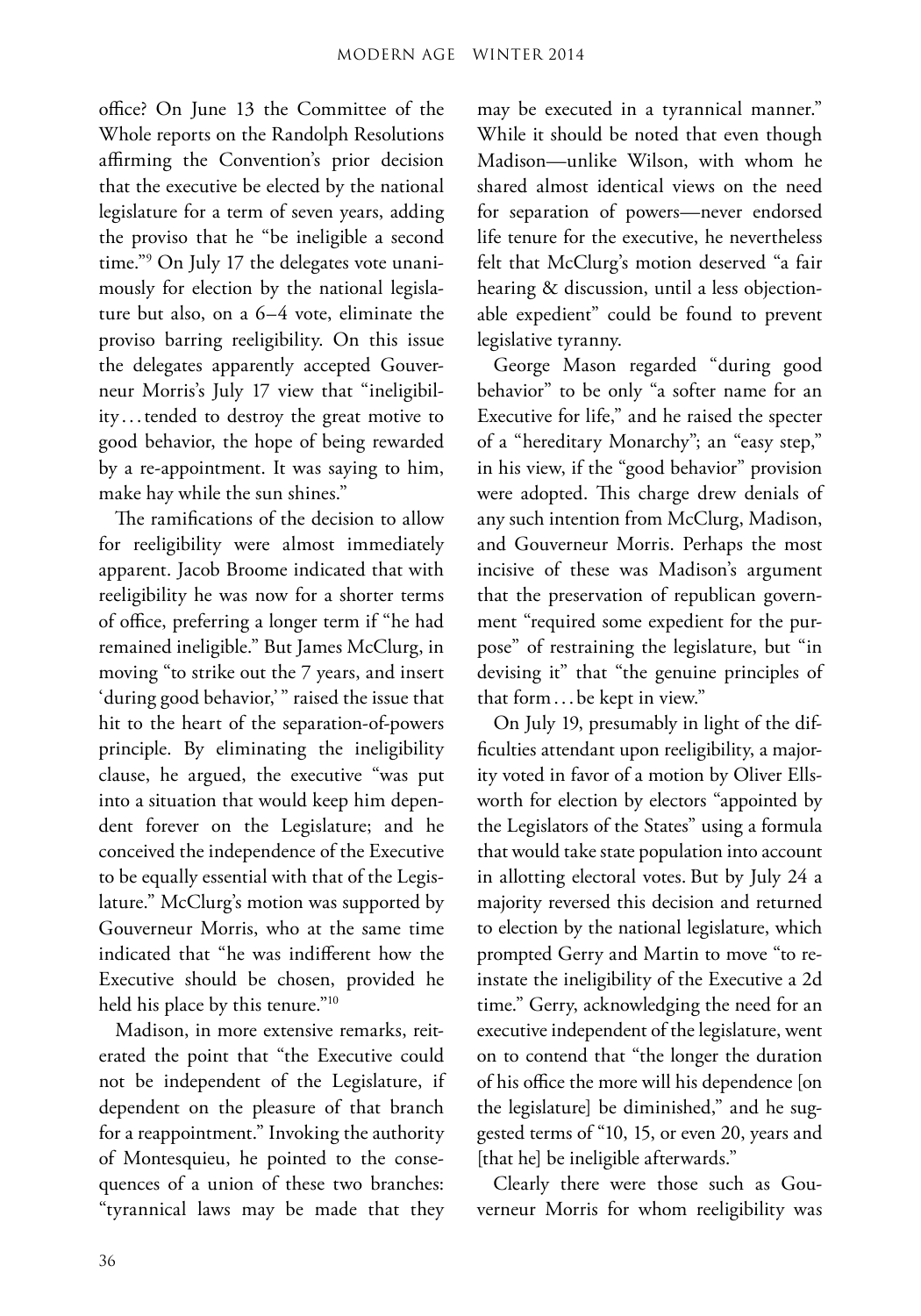critically important and who, therefore, could not accept any provision along the lines suggested by Gerry. King, for instance, stated that reeligibility was "too great an advantage for the small effect it will have on his independence." It is with this in mind that Wilson, recognizing the difficulties that "spring from the mode of election," set forth a proposal designed to overcome them and allow for reeligibility: "the Executive be elected for 6 years, by a small number, not more than 15 of the Natl. Legislature, to be drawn from it, not by ballot, but by lot and who should retire immediately and make the election without separating." While Gouverneur Morris believed the plan worthy of consideration, Wilson's plan failed to gain any traction.

On July 26, after two days of debate and deliberation, Mason surveyed all the proposals suggested for the election of the executive—different modes of popular election, "election... by Electors chosen by the people," election by state legislatures or by state governors, and Wilson's lottery scheme—and concluded "that an election by the Natl. Legislature as originally proposed. ..was the best." On his motion, the original provision for a seven-year term with no reeligibility is adopted by a vote of 6–3 with two states divided. This decision, as we know, did not settle the matter, nor given its deficiencies should we have expected it to. If nothing else, the debates and deliberation to this juncture, particularly in pointing up the difficulties associated with the election of the executive by the legislature, are sufficient to explain why the eventual resolution of this issue, election by the Electoral College, was gratifying to most of the delegates; namely, it ensured executive independence from the national legislature, along with a relatively short term and reeligibility. Added to this, of course, was the composite nature of the

process that embodied both the federal principle, by providing a role for the states, and the national principle, by apportioning delegates largely on the basis of state population.

Again, the give and take over this issue has to be understood in a wider context. The experiences at the state level, coupled with the basic strictures of the separation of powers and republicanism principles, provided the grounds upon which the deliberations proceeded. Put otherwise, these principles, perhaps imperfectly provided for in the state constitutions, were uppermost in the minds of the delegates. The debates centered not on the principle itself but over what was required to ensure its realization in practice. In the last analysis, this was a matter of judgment. As Morris put it on July 24 amid the debates over executive-legislative relations, "It is most difficult of all to rightly balance the Executive. Make him too weak: The Legislature will usurp his powers: Make him too strong. He will usurp on the Legislature."

**Bicameralism**. On June 20, in the midst of wide-ranging remarks in the Convention, Mason noted that while much had been said about the "unsettled mind of the people of America," "he was sure" there were "two points" upon which "it was well settled," namely, "an attachment to Republican Government" and "an attachment to more than one branch of the legislature." He went on to observe that the constitutions of the states "accord so generally in both these circumstances, that they seem to have been preconcerted." "This," he believed, "must either have been a miracle, or have resulted from the genius of the people." Attributing the attachment to bicameralism to the genius of the people comes close to the mark, since there is good reason to believe—contrary to the supposition that Americans sought to "copy" the British model—it naturally evolved over time.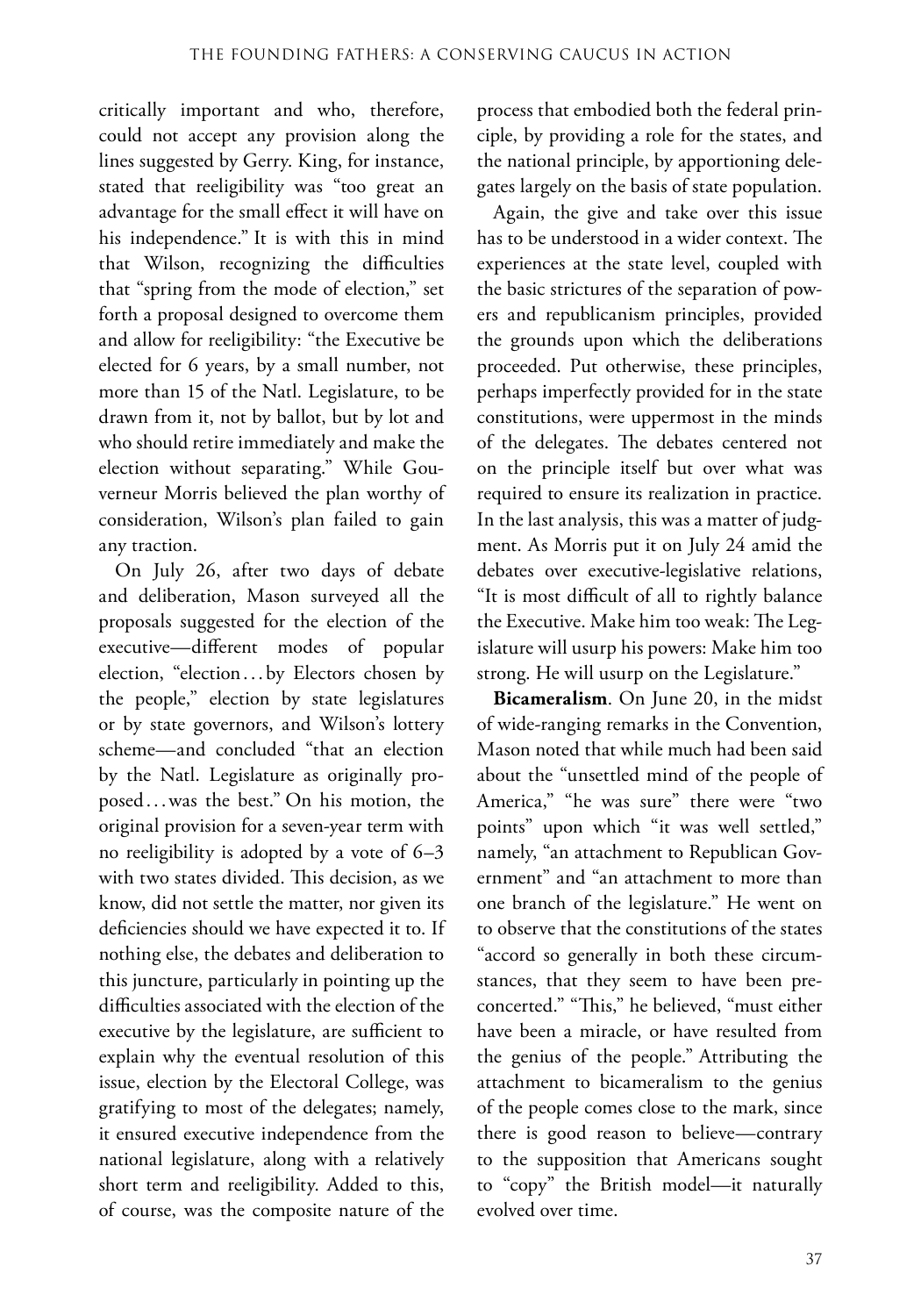What is widely regarded to be the first American constitution, the Fundamental Orders of Connecticut (1639), reveals the earliest stage of this evolution, with its provision for the election of magistrates and governor by the General Assembly. These magistrates, who are also members of the General Assembly, assumed executive responsibilities with the governor. Consequently they can be seen as standing somewhere between the legislative and executive departments. An amendment to the Fundamental Orders in 1645 enhances considerably the magistrates' legislative dimension by providing that they vote as a unit within the General Assembly, a majority of their number being necessary for the passage of legislation.<sup>11</sup> Finally, in keeping with the logic of this change, in 1698 the General Assembly is divided into two houses—an "Upper House" and a popularly elected "Lower House"—with the provision that "no act shall be passed.. . but by the consent of both houses."12

The Connecticut evolution is not unique. In 1644 a Massachusetts ordinance, after noting "inconveniences" associated with "magistrates & deputies sitting together" in one assembly, ordained that "the magistrates may sit & act business by themselves" and that their concurrence is necessary for the enactment of laws.13 Likewise, the Rhode Island charter was amended in 1666 so that "the deputyes may sitt apart from the magistrates as a House by themselves; and consequently the magistrates to sitt as a House by themselves; and that of these two houses may consist the law makeing power."14 The move to bicameral legislatures was not confined to New England: by 1643, the Governor's Council, which had been part of the original Virginia Grand Assembly, a unitary body established in 1619, became a separate second legislative chamber, the other being the House of Burgesses.<sup>15</sup> In fact, Virginia's bicameral

arrangement, wherein an appointed governor's council constituted a second legislative chamber, is that which eventually emerges in all the royal and proprietary colonial governments save Pennsylvania and Georgia.

Without going into the details of the constitutions adopted by the states, both before and after the formal separation from Great Britain, certain trends should be noted. The most notable, of course, is that the governor's councils—a feature of the royal colonies are eliminated, though their functions are assumed by new constitutional arrangements. These arrangements varied somewhat. The New Jersey Constitution of 1776 provided that an upper chamber, the "Legislative Council," should be elected, but provided as well that the governor, elected by both Houses, should be "President of the Council," thereby still linking the council to the executive. Delaware's constitution indicates the path followed by most states: the governor's council was replaced by an elected body, the "Council," which constituted the upper chamber. In addition, there was provision for a "privy council" whose duties were primarily executive in character. The Maryland constitution likewise provided for the election of the upper house and a "privy council" with largely executive duties. Following Virginia's example, the North Carolina constitution provides for election to both legislative chambers and establishes a "Council of State" whose main function is to "advise the Governor in the execution of his office."

Quite aside from the more or less natural evolution, there was widespread agreement for bicameral legislatures on theoretical grounds. John Adams's widely circulated "Thoughts on Government" (1776), which offered principles that should guide states in the drafting of new constitutions in the wake of their independence from Great Britain, was a highly influential work that defended the necessity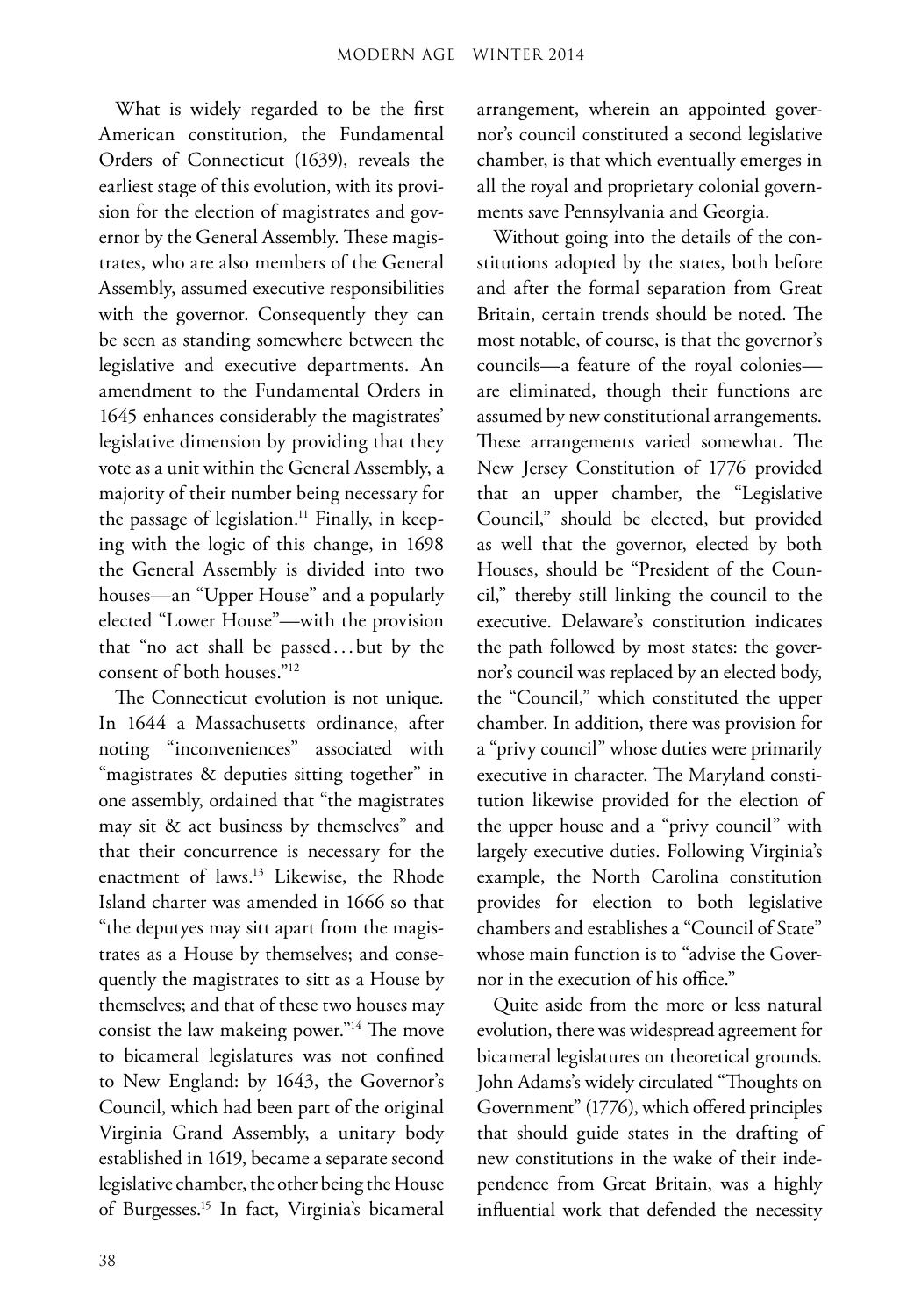of bicameralism to maintain liberty. Here Adams, a proponent of "mixed" government, indicts unicameral legislatures on various grounds, the first being the "passion, flight of enthusiasm...or prejudice...productive of hasty results and absurd judgments," inherent faults that require the steady hand of a second chamber either to stymie or correct. Like considerations lead Wilson, the most democratically inclined convention delegate, to insist in his 1791 *Lectures on Law* that a second chamber was absolutely necessary in light of the "passions" and "prejudices" of a single assembly that would, if left unchecked, eventually produce "despotism, injustice, and cruelty."16 In short, the need for a second chamber was widely recognized across the political spectrum, a state of affairs that could not help but be reflected in the Convention.

The composition and character of the second or "upper" chambers in both the colonial and the period between the Declaration and the Constitution provided a consensus, to some degree tacit, on certain critical issues surrounding the form and function of the second chamber. To begin with, in keeping with both the morality and practice of the colonial and state governments, as well as with the more theoretical injunctions, they wanted an upper chamber that would be more sedate and deliberative than the lower. Above all, it was assumed that a second chamber, like the councils in the colonial and state governments, should closely examine the legislative output of the lower chamber with an eye to determining whether it was suitable and, if so, how it might be improved. To realize this, in turn, it was understood that the second chamber should have fewer members than the lower in order to facilitate the necessary deliberation.

There were still other critical features of a second chamber upon which there was consensus. That the terms for its members should

be longer than for those of the lower chambers was a widely held position that gained strength even over the course of the deliberations. On June 12, Randolph proposes a seven-year term for the upper chamber in order to ensure "firmness & independence"; a proposal immediately supported by Madison on grounds that such a term would provide a critically needed "stability" in order to check the excesses of the lower chamber. Later, on June 26, again expressing his concern that the second chambers in the states have been no match for the lower chamber, he again maintains that "considerable duration ought to be given" the upper chamber, even terms of nine years.On the same day, Wilson observes that in addition to concerns over "anarchy & tyranny," the Senate "will probably" have responsibilities relating to foreign relations and "treaties" that would render lengthy terms desirable in order to promote "respectability in the eyes of foreign Nations."17

In this Wilson is implying that the Senate would share certain functions with the executive, not unlike the councils and upper chambers of the colonies and states. And, not unexpectedly, this turns out to be the case. Underlying all the formal constitutional provisions relating to term, size, and functions was a recognition, largely implicit, but articulated by Madison on June 26, that a properly constituted second chamber might well come to be respected by the people for its "wisdom & virtue," thereby posing an effective and republican check on the ill-conceived measures of the lower chamber. Setting the minimum age for eligibility for the Senate at thirty, compared with twenty-five for the House, thereby seeking to provide for a more mature membership, may be understood as one small step in this direction. So, too, was their insistence on some form of filtered election, another staple of both the colonial and state governments.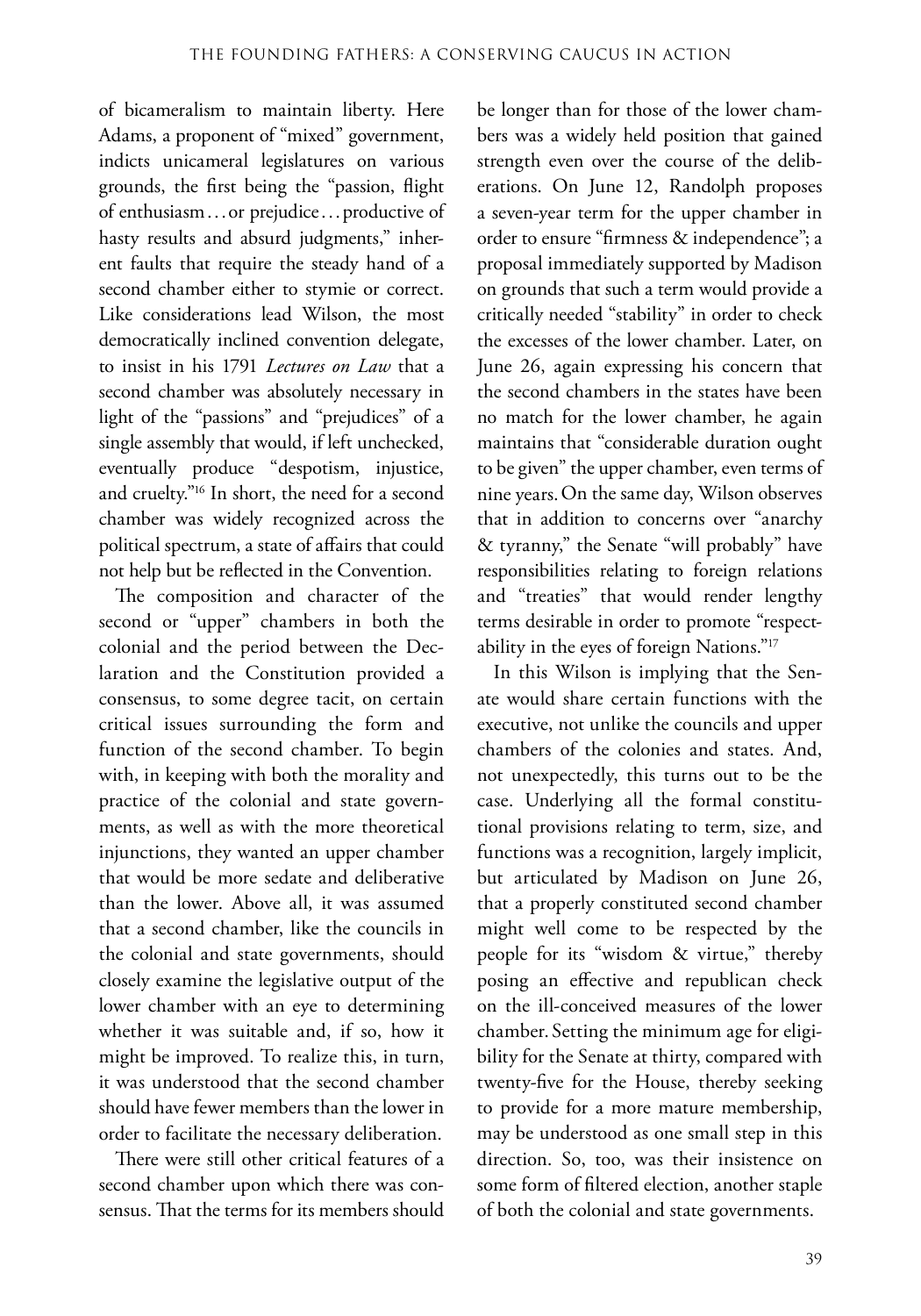This consensus is underscored rather than impaired by Paterson's proposal for a unicameral legislature. Paterson's proposal was made before consensus emerged that the new regime would operate on individuals, thus removing the theoretical motivation for bicameralism. Paterson's legislature, like that of the Articles, was—to borrow John Adams's metaphor—less a legislative body than a diplomatic assembly. The key fact to observe is that once the Convention agreed that it would instead function as a Congress with authority over individuals rather than states, all parties—including those still pushing for the states to retain some sovereignty—apparently agreed that a bicameral legislature was needed.

In sum, while the principled differences over who or what the Senate should represent have understandably been a focus of attention among students of the Convention, what is often overlooked are the areas of consensus or substantial agreement that rendered the delegates' task manageable and the fact that this consensus arose substantially from experience. Had they begun their deliberations on a second chamber de novo, without the benefit of the prior political tradition, it is doubtful they would have reached any resolution.

The foregoing has attempted to establish<br>that the delegates to the Philadelphia Constitutional Convention of 1787 began their work with a broad-based consensus on core theoretical matters and, further, that this consensus was guided and bounded by the long-standing practice of the states. The importance of this consensus for understanding the American political tradition is myriad. Most clearly, it underscores the fact that American political institutions are the products of a steady evolution reaching back to the earliest colonial institutions, not a sudden burst of innovation in Philadelphia, and still less

of theoretical contemplation detached from experience. However, and equally important, the fact that the framers relied on experience does not diminish the theoretical sophistication or coherence of their work. This is true not merely because their gradualism and caution itself arose from a theoretical suspicion of detached reason. One of the most important features of the American political tradition is that it is characterized not by ad hoc institutional design—as Roche suggests—but rather by theory arising from practice. Put otherwise, Gentz's distinction between the American and French Revolutions was that the former was not the product of "abstract" theory. It is far from the case, however, that a lack of abstract theory indicates an absence of theoretical grounding altogether. On the contrary, the American tradition exhibits a commitment to theory moored to practice.

Roche, arguing otherwise, describes Madison and Hamilton as "inspired propagandists with a genius for retrospective symmetry" for having, in *The Federalist,* draped the product of a "reform caucus" in theoretical garb after the fact.<sup>18</sup> But this overlooks the extent to which the theoretical consensus at the Convention arose from a continuous practice of introspection nearly two centuries in the making before the delegates arrived in Philadelphia. Such institutions as bicameralism and separation of powers evolved from gradual and cautious speculation in the states that was anchored to practice and bounded by awareness of the limits of abstract reason. The framers' silence on many theoretical matters reflects the extent to which this consensus existed, and their decision to embrace it, in turn, reflects both their own theoretical commitment to gradualism and their inheritance of a long and coherent theoretical tradition they chose to retain. That makes the Convention less a "reform" caucus than a conserving one.